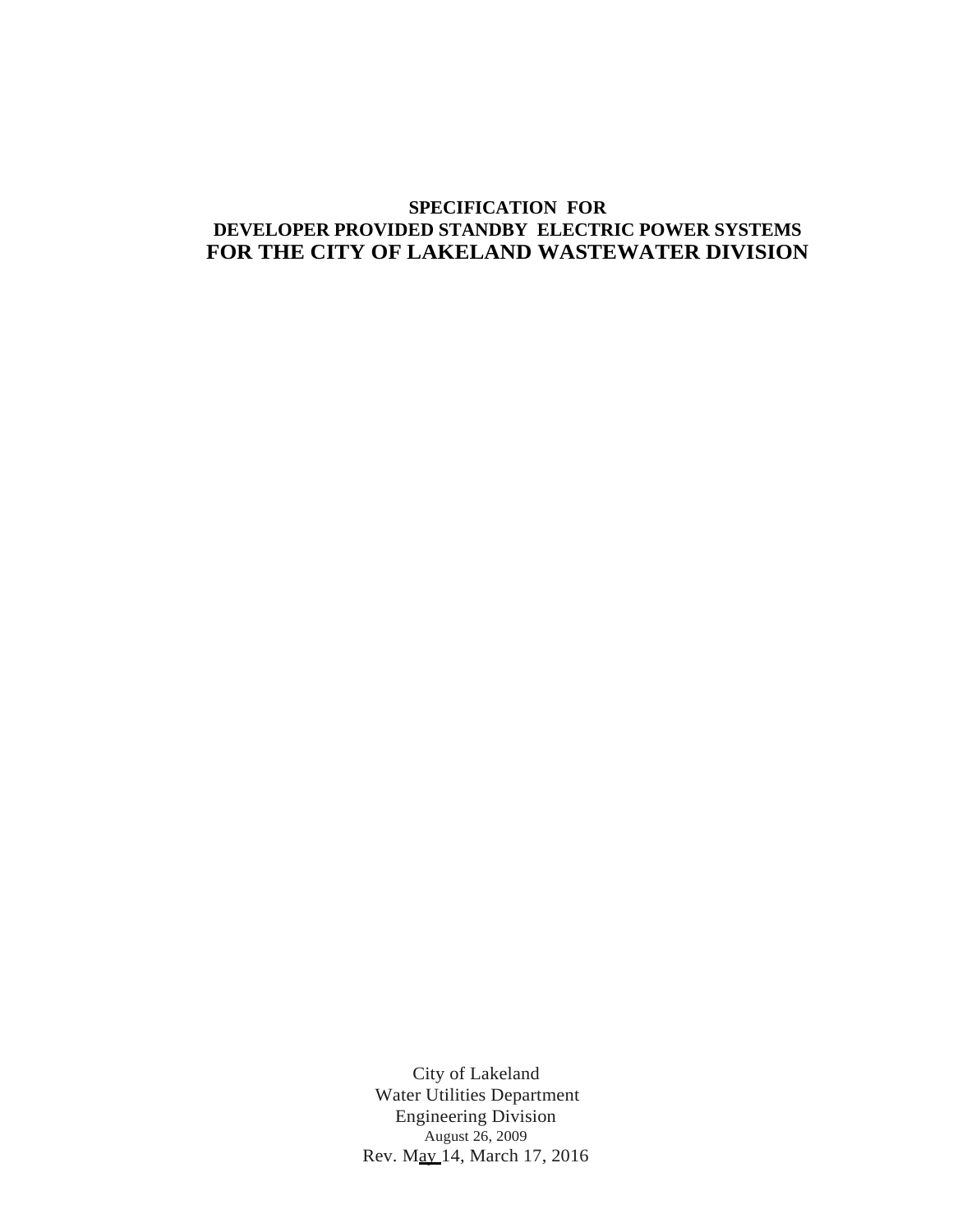# **TABLE OF CONTENTS**

| 1.1 | <b>SCOPE</b>                      |
|-----|-----------------------------------|
|     | 1.2 SPECIFICATION                 |
| 1.3 | <b>COORDINATION BY CONTRACTOR</b> |
| 1.4 | FINAL ACCEPTANCE                  |
|     |                                   |
|     |                                   |
| 2.1 | GENERAL REQUIREMENTS              |
| 2.2 | <b>GENERATOR SET</b>              |
| 2.3 | AUTOMATIC TRANSFERSWITCH          |
| 2.4 | <b>ACCESSORIES</b>                |
| 2.5 | <b>TESTING</b>                    |
| 2.6 | SUBMITTALS ANDWARRANTY            |
| 2.7 | <b>CODES AND REGULATIONS</b>      |
|     |                                   |
|     |                                   |
| 3.1 | ACCEPTANCE OF EQUIPMENT           |
| 3.2 | <b>IDENTIFICATION</b>             |
| 3.3 | <b>SPARE PARTS</b>                |
| 3.4 | <b>TRAINING</b>                   |
| 3.5 | <b>DRAWINGS</b>                   |
| 3.6 | <b>INSTRUCTION MANUAL</b>         |
| 3.7 | DOCUMENT DISTRIBUTION             |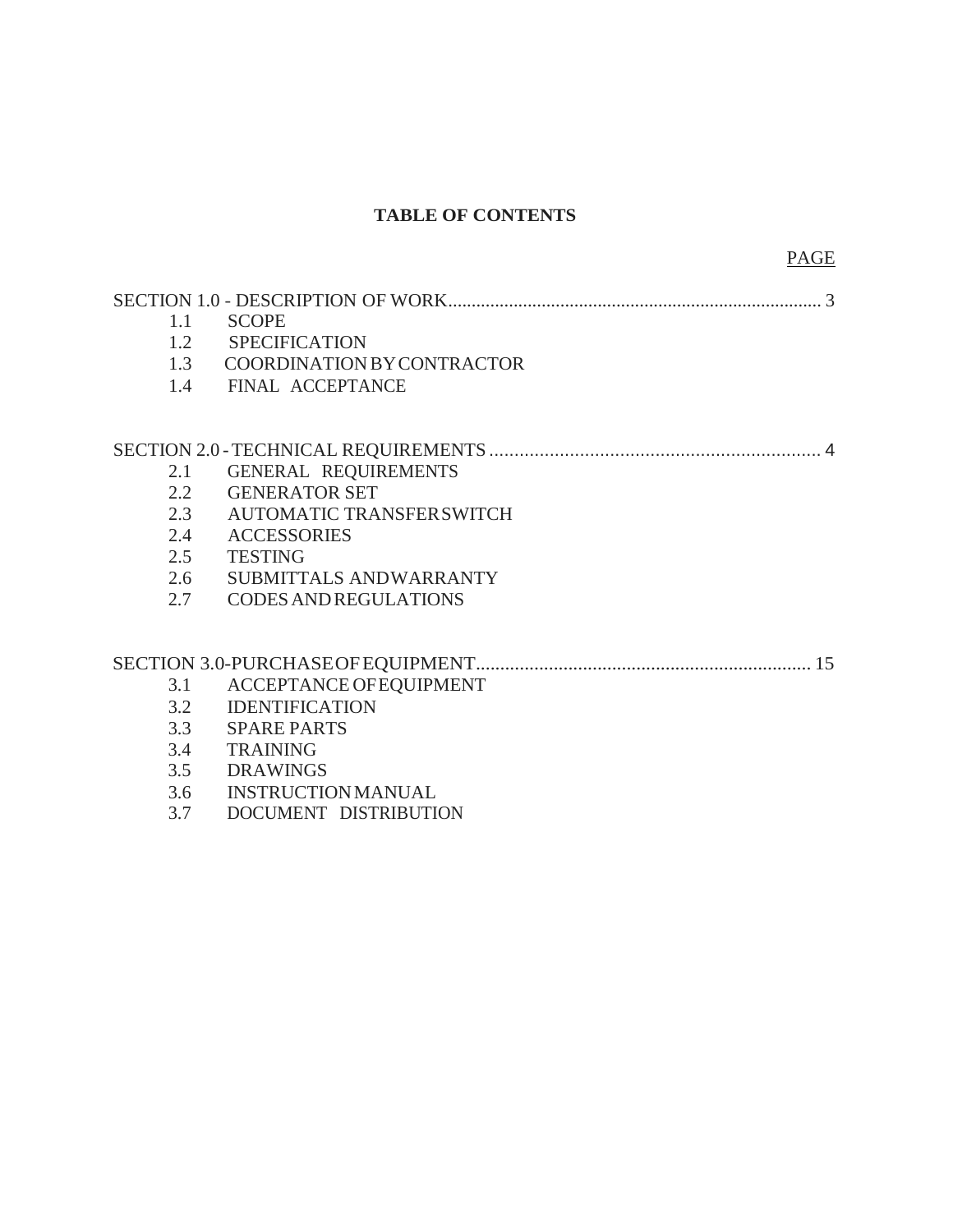## **SECTION 1.0 - DESCRIPTION OF WORK**

### I.I SCOPE

The Scope of Work herein described is for a land developer to furnish and install a complete standby power system, including all equipment material and appurtenances, tested and accepted by the City.

These terms shall convey the following meanings.

Vender, contractor, and developer shall represent the group of parties collectively providing the equipment and appurtenances, installing the materials into a complete standby power system and turning that system over to the City of Lakeland. No distinction is intended to limit responsibilities between the individual members of this group.

Citv and Owner shall mean the City of Lakeland Water Utilities Department.

Owner's land shall mean land over which the City owns in fee simple, land over which the City holds an exclusive easement or over which the development plans indicate a developer commitment to convey land in fee simple or an exclusive easement.

# 1.2 SPECIFICATION

The technical specifications were prepared by the City of Lakeland Water Utilities Engineering Division.

### 1.3 COORDINATION BYCONTRACTOR

The contractor shall be responsible to coordinate with the radio telemetry vendor the contact information for the generator in order that the telemetry system will have compatible monitoring points.

### 1.4 FINALACCEPTANCE

Final acceptance shall take place after installation, start-up, and FDEP certification is received for the system.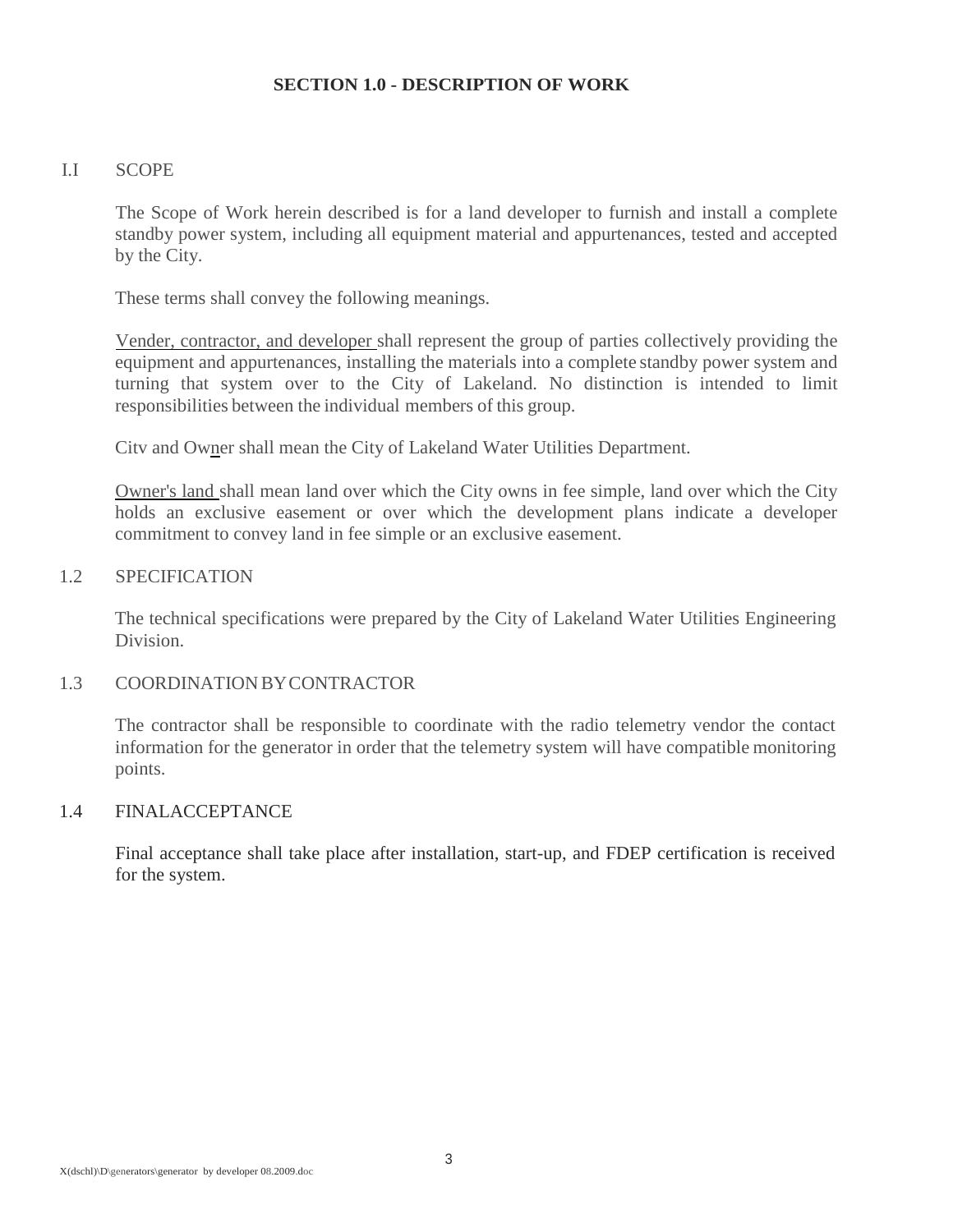## **SECTION 2.0 - TECHNICAL REQUIREMENTS**

- 2.1 GENERAL REQUIREMENTS. The VENDOR shall be responsible for delivery of all materials identified in this Specification in full accordance with this Specification. Material that is not specifically identified below, but would be required to be provided in order for the VENDOR to perform the tasksidentified below and in Section 1.0 of this Specification shall be included.
	- 2.1.1 The VENDOR shall provide equipment which meets all applicable Federal, State, City and National Industry Standards, (IEEE, NEC, UL, OSHA, FADER, NACE, SSPC, etc.).
	- 2.1.2 The VENDOR shall obtain applicable permits from the OWNER when performing any type of work on OWNER'S property when applicable.

## **2.2 GENERATOR SET**

### **1. GENERAL**

It is the intent of this specification to secure a standby generator system that has been prototype tested, factory built, production tested, site tested, of the latest commercial design, together with all accessories necessary for a complete installation as specified herein.

The equipment supplied and installed shall meet the requirements of the National Electric Code and all applicable local codes and regulations. All equipment shall be new, of current production by a firm which manufactures the generator and controls, transfer switch, and assembles the generator set as a matched unit so that there is one-source responsibility for warranty, parts, and service through a local representative with factory-trained service personnel. Entire unit shall meet UL 2200 requirements. All products provided shall contain UL labeling.

### **2. SUBMITTAL**

Submittal shall include specification sheets showing all standard and optional accessories to be supplied, schematic wiring diagrams, dimension drawings, and interconnection diagrams identifying by terminal number each required interconnection between the generator set, the transfer switch, and other remote devices if included elsewhere in these specifications. The complete installation manual shall be delivered with the submittal.

## **3. PRODUCTS**

The standby generator set shall be rated standby power (defined as continuous operation for the duration of any power outage), 0.8 power factor at 150 feet altitude, 110 degrees Fahrenheit, as manufactured by Caterpillar, Olympian, , Kohler, or Blue Star. Heavy duty vibration isolators shall be provided between the engine-generator and welded steel base. Between the base of the tank and the concrete slab, (2) runs of *W'* thick commercial grade neoprene meeting ASTM D2000-BC-609 cut into 4" wide strips shall be placed the entire length of the tank. The standby generator shall be sized to operate all pumps starting sequentially plus all appurtenances. The generator main breakers, power panel and pump station main breaker and transfer switch main breaker shall be equally sized. The standby generator shall not be de-rated when variable frequency drive (VFD) or reduced voltage (soft start) motor starters are used.. If the belly tank exceeds 2' -0" in height, then a fiberglass catwalk or drained recessed base shall be provided. If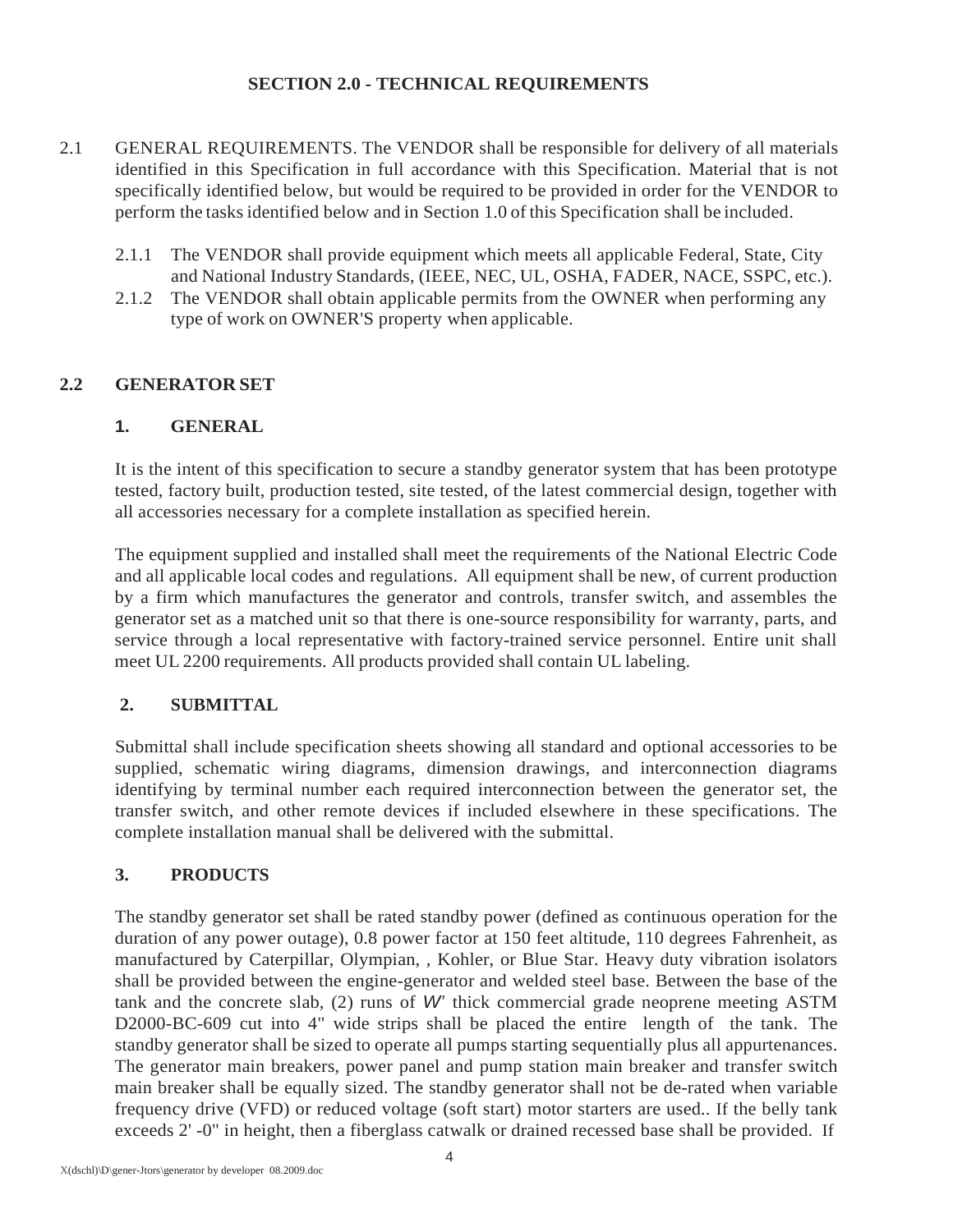the recessed base is used, there shall be a minimum of 3'-0" clearance between the generator set and the wall of the enclosure. Either shall be supported by shop drawings.

# **4. ENGINE**

The prime mover shall be a liquid cooled No. 2 diesel fueled engine of 4-cycle design, equipped with the following:

- A. Engine driven or electric fuel transfer pump, primary and secondary fuel filters, water separators, and electric fuel shut-off valve.
- B. Gear driven governor capable of regulating the no load to full load frequency to a 5% maximum. Steady state regulation shall be 5%.
- C. 12 volt positive engagement solenoid shift-starting motor.
- D. Automatic battery charging alternator with solid-state voltage regulation.
- E. Positive displacement, full pressure lubrication oil pump, cartridge oil filters, dipstick, and oil drain.
- F. Dry-type replaceable air cleaner elements.
- G. A unit-mounted radiator, blower fan, water pump, thermostat, and radiator duct flange (unhoused only) shall properly cool the engine and be designed for operation at up to 110 degrees F ambient temperature.

# **5. ALTERNATOR**

The alternator shall be a 4-pole revolving type with reconnectable 12 leads, self-ventilated, and of drip-proof construction. The insulation material shall meet the NEMA standard (MGI-22.40 and 16.40) for Class H. The excitation system shall be ofbrushless construction controlled by a solid-state voltage regulator with adjustable Volts-per-Hertz. The alternator shall have a permanent magnet.

On application of any load up to the rated load, the voltage dip shall not exceed 12.5% and shall recover to stable operation within two seconds.

The alternator shall be capable of sustaining at least 250% of rated current for at least 10 seconds under a 3 phase symmetrical short by inherent design or by the addition of an optional current boost system.

The alternator shall be capable of accepting the loads and instantaneous voltage dip when loads are started as specified.

A resettable line current sensing thermo-magnetic circuit breaker with inverse time versus current response shall be furnished and shall not automatically reset preventing restoration of voltage if a fault condition exists, or if maintenance is being performed. This breaker shall protect the generator from damage due to its own high current capability and shall not trip within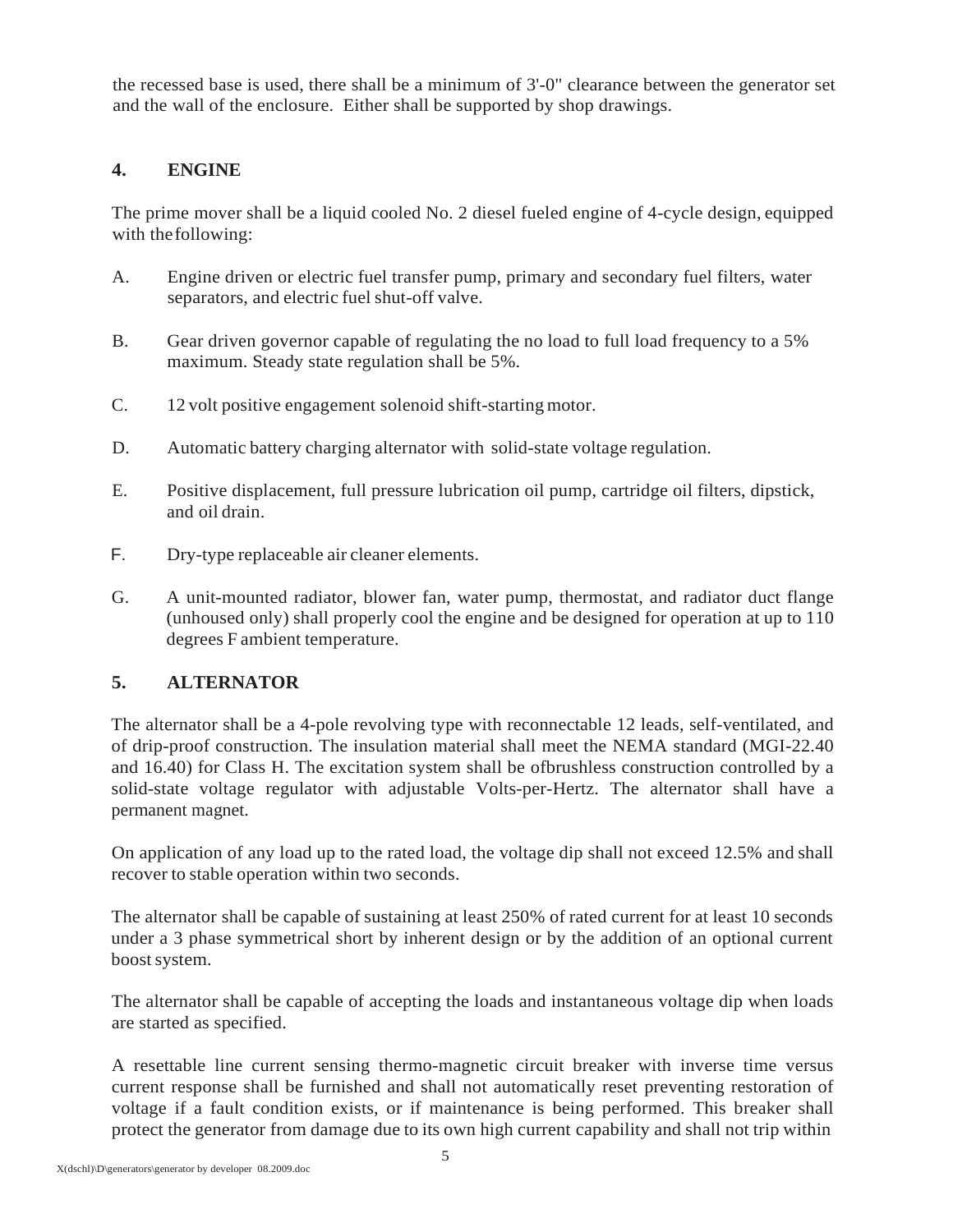the 10 seconds specified above to allow selective tripping of downstream circuit breakers under a fault condition.

The generator shall be directly connected to the flywheel housing for permanent alignment by means of a shaft through a flexible coupling between the rotor and the flywheel.

# **Controller**

Set-mounted controller capable of facing right, left, or rear shall be vibration isolated on the generator enclosure. The microprocessor control board shall be moisture proof and capable of operation from -40 to 85 degrees Celsius.

Circuitry shall be of plug-in design for quick replacement. Controller shall be equipped to accept a plug-in device capable of allowing maintenance personnel to test controller performance without operating the engine. The controller shall include:

- A. Fused DCcircuits.
- B. Complete two-wire start/stop control which shall operate on closure of a remote contact.
- C. Speed sensing and a second independent starter motor disengagement systems shall protect against the starter engaging with a moving flywheel.
- D. The starting system shall be designed for restarting in the event of a false engine start, by permitting the engine to completely stop and then reengage the starter.
- E. Cranking cycler with pre-set time for ON and OFF cranking periods and cyclic cranking limiter which will not attempt to start the engine after a maximum of eight (8) attempts.
- F. Overcrank protection designed to open the cranking circuit if the engine fails to start.
- G. Circuitry to shut down the engine when signal for high coolant temperature, low oil pressure, overspeed, or overcrank are received.
- H. Engine cool down timer factory set to permit unloaded running of the standby set after transfer of the load to normal.
- I. Three-position (Automatic OFF TEST) selector witch. In the test position, the engine shall start and run regardless of the position of the remote starting contacts. In the automatic position, the engine shall start when contacts in the remote control circuit clo e and stop after those contacts open. In the off position the engine hall not start even though the remote start contact close. Thi position shall also provide for immediate sh11tdown in case of an emergency. Reset of any fault lamp shall also be accomplished by putting the switch to the off position.
- J. Indicating lights tosignal:

Not-in-auto (red) Overcrank (red) Emergency stop (red)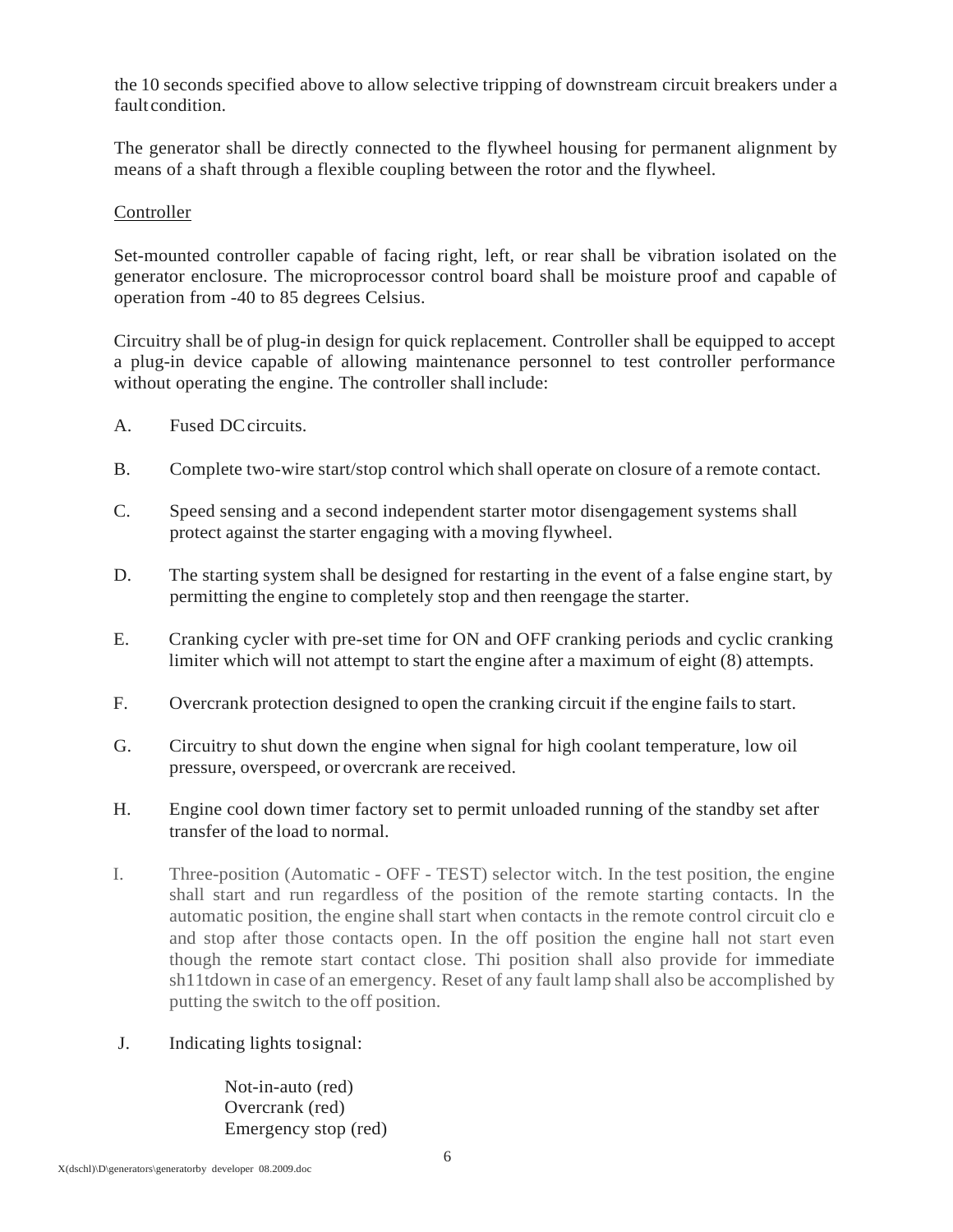High engine temperature(red) Overspeed (red) Low oil pressure (red) Battery charger malfunction (red) Low battery voltage (red) Low fuel (red) System ready (green) Pre-alarm high engine temp. (yellow) Pre-alarm low oil pressure (yellow) Low coolant temp. (red) Fuel tank inter-wall leak (yellow) Low coolant level (red)

- K. Test button for indicatinglights.
- L. Form "C" dry contacts shall be provided for each signal in J above for connection to remotemonitoring devices.

#### Instrument Panel

A set mounted instrument panel shall include:

- A. Dual rangevoltmeter.
- B. Dual rangeammeter.
- C. Voltmeter-ammeter phase selector switch.
- D. Frequency meter
- E. Lights to indicate high or low meter scale.
- F. Direct reading pointer-type frequency meter.
- G. Panel illuminatinglights.
- H. Battery charging meter, if not located on the battery charger.
- I. Coolant temperature gauge (liquid cooled models).
- J. Oil pressuregauge.
- K. Running timemeter.
- L. Voltage adjust rheostat $(+$  or  $-5\%$  range).

### Accessories

The following accessories shall be provided: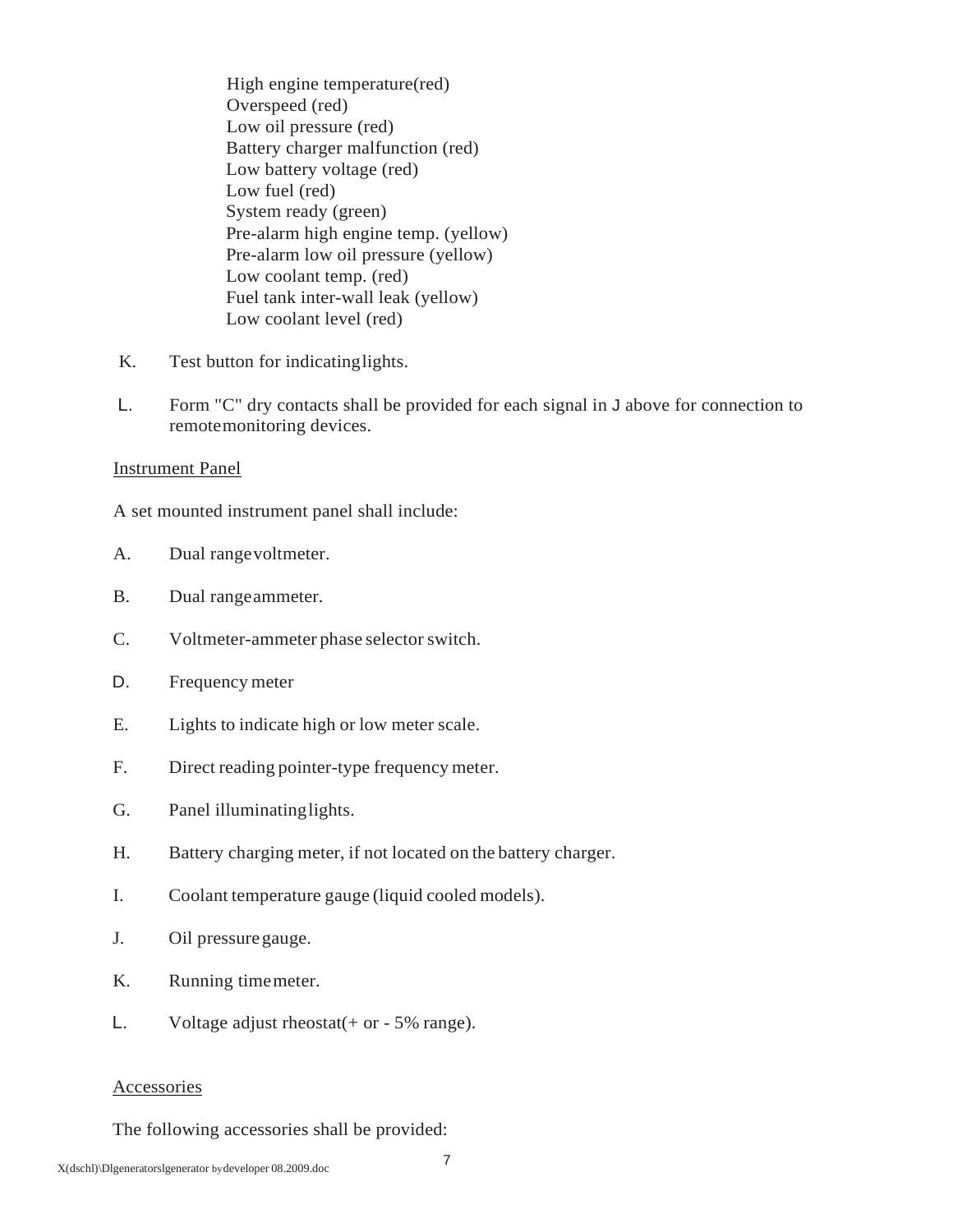- A. Overvoltage protection will shut down the unit.
- B. Battery rack, battery cables, 12-volt or 24-volt battery(ies) capable of delivering the minimum cold-cranking amps required at zero degrees Fahrenheit per SAE Standard J-537 for each particular KW rating. The battery rack shall be assessable for maintenance.
- C. Gasproof, seamless, stainless steel, flexible exhaust connector(s) ending in pipe thread or flange and gasket connections. Flexible exhaust connectors shall be as long as necessary to establish connection between exhaust manifold and exhaust silencer.
- D. Metal clad flexible fuel line(s) rated 300 degrees F and 100 PSI ending in pipe thread.
- E. Engine exhaust silencer, coated to be temperature and rust resistant, rated for critical applications. Exhaust noise shall be limited to 85 dba as measured at 10 feet in a freefield environment. Silencer shall include rain cap.
- F. Block heater of proper wattage and voltage, thermostatically controlled to maintain engine coolant at 90 degrees Fahrenheit (32 degrees Celsius) to meet the start-up requirement of NFPA-99 or NFPA-110 Regulations. Transformer, switchgear, and enclosure shall be provided to convert the primary power source secondary voltage to the voltage and current level required.
- G. Automatic float and equalize battery charger with constant voltage regulation from no load to full load, current limited during engine cranking and short circuit conditions, temperature compensated for ambients from  $-40$  degrees C to  $+60$  degrees C, voltmeter and ammeter, fused, reverse polarity and transient protected. Optional alarm circuit board to meet the requirements of NFPA-110 for low battery voltage, high battery voltage, and battery charger malfunction.
- H. Transformer, switchgear, and enclosure of sufficient size shall be provided to convert the primary power source secondary voltage to the voltage and power level required by the block heater, battery charger, and controls.
- I. I-light remote alarm panel shall monitor all controller functions described in Article J of the controller section. An integral horn silence switch shall be included, which meets the requirements ofNFPA-110.
- J. Break-glass type remote emergency stop station which meets the requirements of NFPA-110.
- K. Sound attenuated aluminum weather-protective enclosure with removable or hinged side panels to allow inspection and maintenance. Sound level shall not exceed 71 db at a distance of 23 feet. Wind load rating on the enclosure shall be 150 mph. The enclosure shall be coated with primer and two coats of high-gloss, weather-proof, sag resistant vinylac in the manufacture's standard color through an electrical bonding process. The specified exhaust silencer shall be integrated inside the enclosure. The enclosure is to have large piano style hinged doors to allow access to engine, alternator, and control panels. Each door is to be fitted with stainless steel lockable hardware with identical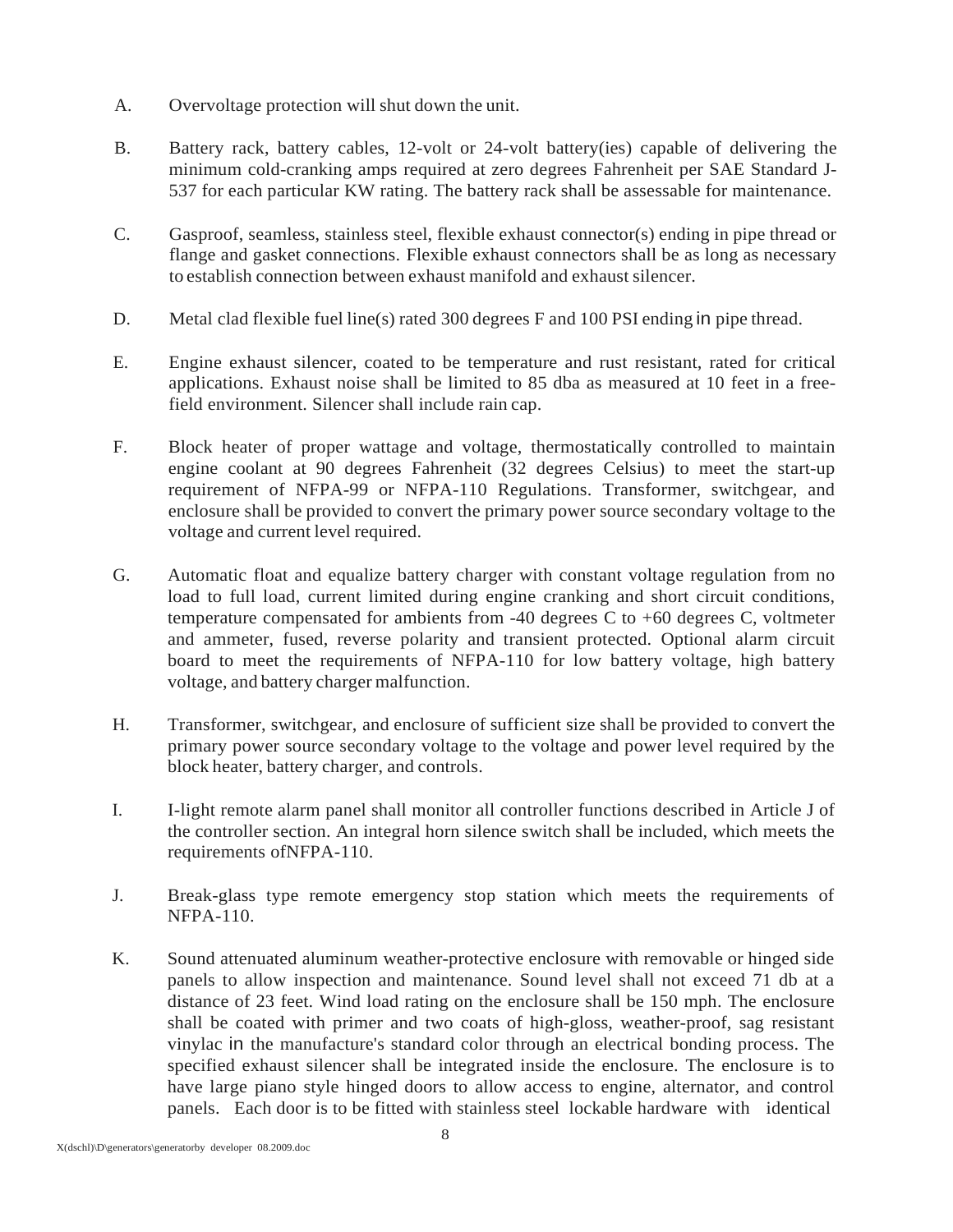keys. Padlocks do not meet this specification.

- L. Double wall sub-base mounted steel fuel tank with local level gauge, 4-20mA analog GEMS model XT800 or approved equal level sensor, and low level alarm contact, both to be connected to telemetry. Fuel capacity shall be 48 hours supply at full load. All diesel fuel tanks must be coated on the exterior with "Liner Xtreeme" (Product Code BLK20), an expoxy/urethane blend painting system, for a minimum total dry mils of 40, but not exceeding 125 drymils.
- M. Fuel tank leak detector with form "C" dry contacts for connection to telemetry. Leak detector must be on Florida Department of Health's approved list.
- N. Fuel Filter, Oil/Water Separator

# **2.3. AUTOMATICTRANSFER SWITCH**

- A. ATS
	- 1. The automatic transfer switch shall consist of a power transfer module and a control module, interconnected to provide complete automatic operation. The automatic transfer switch shall be mechanically held and electrically operated by a single-solenoid mechanism energized from the source to which the load is to be transferred. The switch shall be rated for continuous duty and be inherently double-throw. The switch shall be mechanically interlocked to ensure only one of two possible positions - normal or emergency. The automatic transfer switch shall be suitable for use with emergency sources, such as an engine or turbinedriven generator source, or another utility source.
	- 2. All main contacts shall be of silver composition. They shall be protected by nonarcing contacts in sizes 400 amperes and over. They shall be of the blow-on configuration and of segmented or brush construction in ratings 600 amperes and over. Their opening transfer time in either direction shall not exceed one-sixth  $(1/6)$  of a second.
	- 3. All contacts, coils, springs, and control elements shall be conveniently removable from the front of the transfer switch without major disassembly or disconnection ofpower conductors.
	- 4. The control module shall be supplied with a protective cover and be mounted separately from the transfer switch for ease of maintenance. Sensing and control logic shall be electromechanical relays. Relays shall be industrial-control-grade plug-in type with dust covers and locking clips.
	- 5. Automatic transfer switches utilizing components of molded-case circuit breakers, contactors, or parts thereof which have not been intended for continuous duty or repetitive load transfer switching are not acceptable.
	- 6. The automatic transfer switch shall conform to the requirements of NEMA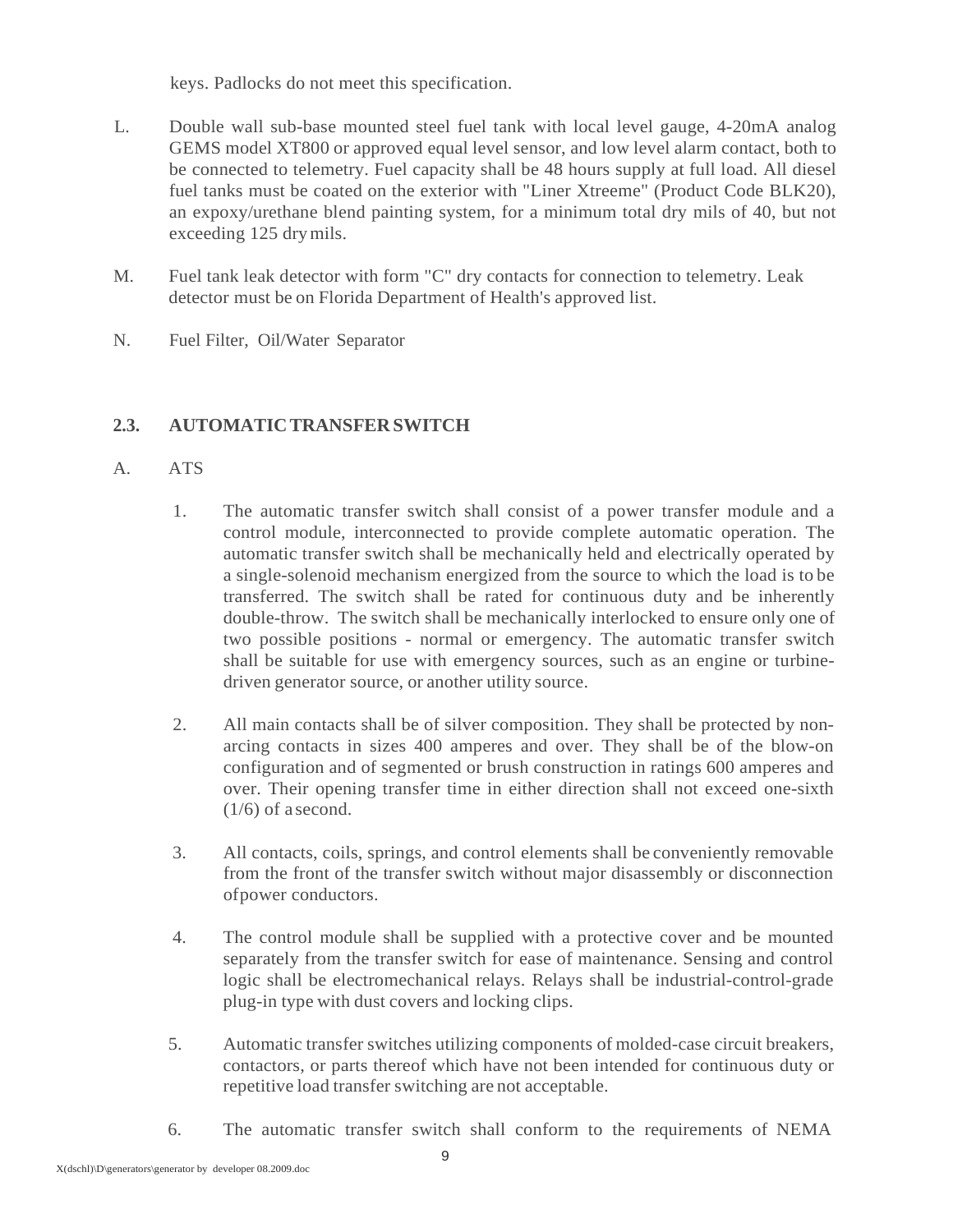Standard ICS 2-447 and Underwriters' Laboratories, Inc. UL-1008 and shall be UL listed as follows:

- a. For use in emergency systems in accordance with Articles 517 and 700 of the National ElectricalCode.
- b. Rated in amperes for total system transfer including control of motors, electric-discharge lamps, electric-heating and tungsten-filament loads as referred to in Paragraph 30.9 ofUL-1008.
- c. Transfer switches rated 400 amperes and less shall be suitable for 100% tungsten-filament lamp load. Switches rated above 400 amperes shall be suitable for 30% or 400 amperes tungsten-filament lamp load, whichever is higher.
- 7. The automatic transfer switch shall be rated to withstand the rms symmetrical short circuit current available at the automatic transfer switch terminals with the type of overcurrent protection, voltage, and X/R ratio.
- 8. The automatic transfer switch shall be mounted in a stainless steel NEMA 3R enclosure with 3 point latching. Switch and accessory devices shall be supplied by one manufacturer with number of poles rated.
- B. All production units shall be subjected to the following factory tests:
	- 1. The complete automatic transfer switch shall be tested to ensure proper operation of the individual components and correct overall sequence of operation and to ensure that the operating transfer time, voltage, frequency, and time delay setting are in compliance with the specification requirements.
	- 2. The complete automatic transfer switch shall be subjected to a dielectric strength test per NEMA standards ICS 1-109.05.
	- 3. The control panel shall meet or exceed a voltage surge in accordance with ANSI C37.90a-2978 and the impulse withstand voltage test in accordance with NEMA Standard ICS 1-109.
- C. Operation
	- 1. Two-pole switches shall be used for single-phase service and three-pole switches for three-phase service. Neutral conductor terminal lugs shall be provided as required for the powersystem.
	- 2. The automatic transfer switch control panel shall utilize solid-state sensing on normal or emergency for automatic, positive operation. The following shall be provided:
		- a. Forsingle-phase switches, the normal source voltage across live lines shall be monitored, and for three-phase switches, all phases of the normal shall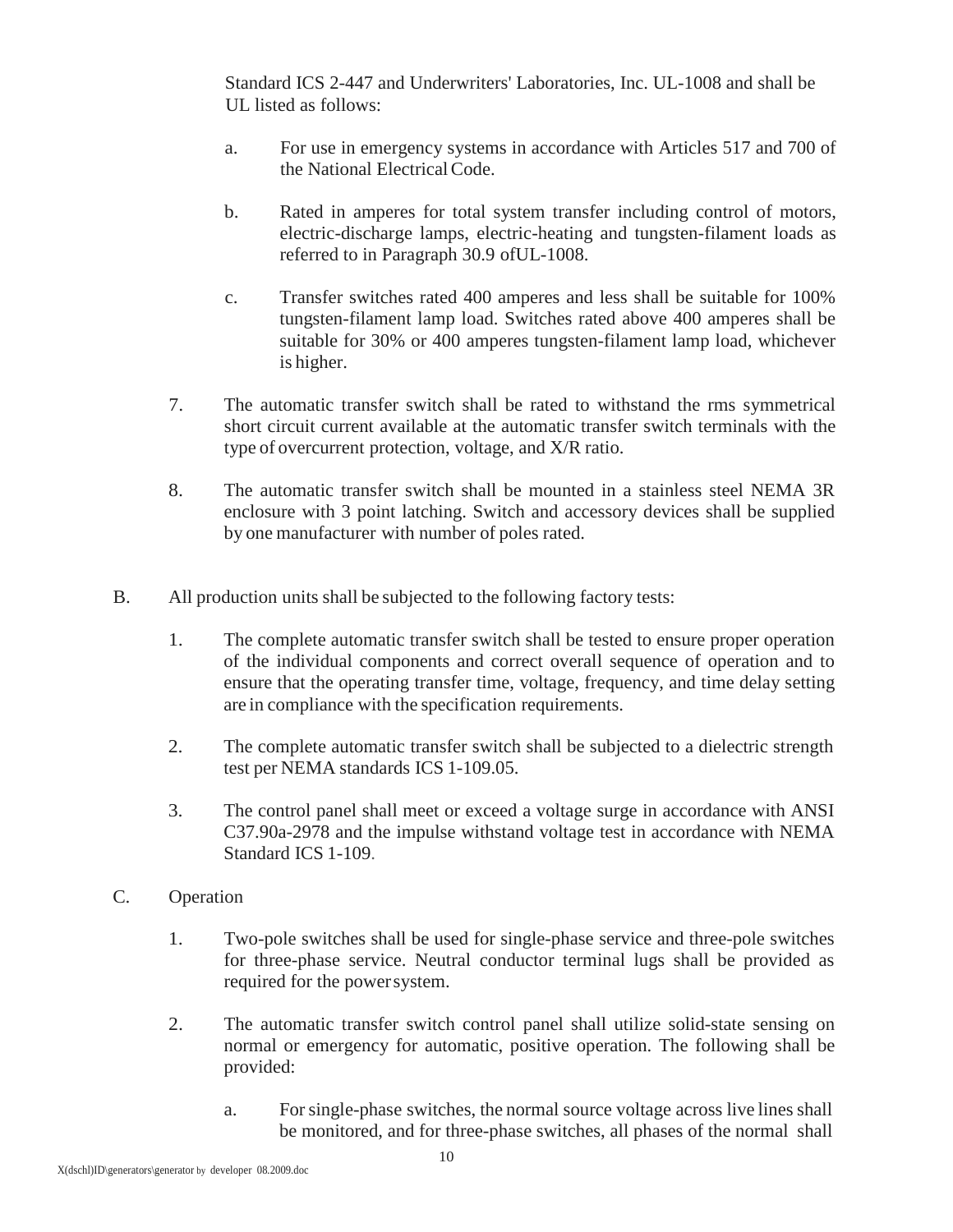be monitored line-to-line. The transfer to emergency will be initiated upon reduction of normal source to 70% of nominal voltage and retransfer to normal shall occur when normal source restores to 90% of nominal.

- b. A test switch to momentarily simulate normal source failure.
- c. Harnessing between transfer switch and control panel shall be built-in disconnect forroutine maintenance.
- 3. All moveable parts of the operating mechanism shall remain in positive mechanical contact with the main contacts during the transfer operation without the use of separate mechanical interlocks. Automatic operation of the switch shall not require power from any source other than the line-to-line voltage of the source to which the switch is transferring.

## **2.4. ACCESSORIES**

- A. The switches shall include voltage and frequency sensing of the emergency source. Sensors shall be factory set to allow transfer to emergency when that source is at least 90% of rated voltage and frequency.
- B. Gold-plated contacts rated 10 amps, 32 volts DC which close when the normal source fails shall be provided to initiate engine starting.
- C. One auxiliary contact closed when the switch is in the normal position and one closed when the switch is in the emergency position shall be provided. Contacts shall be rated 10 amps, 480 volts,AC.
- D. An in-phase monitor shall be provided and shall control transfer/retransfer operation between live sources so that closure on the other source will occur only when the two sources are approaching synchronism and the two sources are within 15 electrical degrees maximum so that in rush currents do not exceed normal starting currents. The monitor shall function over a frequency range of up to  $60 +/-7$ Hz.
- E. A fully programmable engine exerciser with seven independent routines to exercise the engine generator, with or without loads, on a daily, weekly, bi-weekly, or monthly basis shall be provided. Exerciser will be solid state, selectable type with battery back up. Engine exerciser setting should be able to be displayed and changed from the user interface key pad. An event log display is required, and shall show the event number, time and date of the event, the event type, and event reason (if applicable). The log display shall be capable of storing up to 300 events. The exerciser shall be RS 485 Communications Port Enabled, and shall have a common alarm output contact.

# **2.5. TESTING**

The intent of this specification is to provide equipment of proven reliability and compatibility. In addition to providing factory prototype test date, two separate production tests shall be preformed; factory production tests and field tests. The equipment shall be installed by the Vendor/Contractor in accordance with the manufacturer's recommendations and all applicable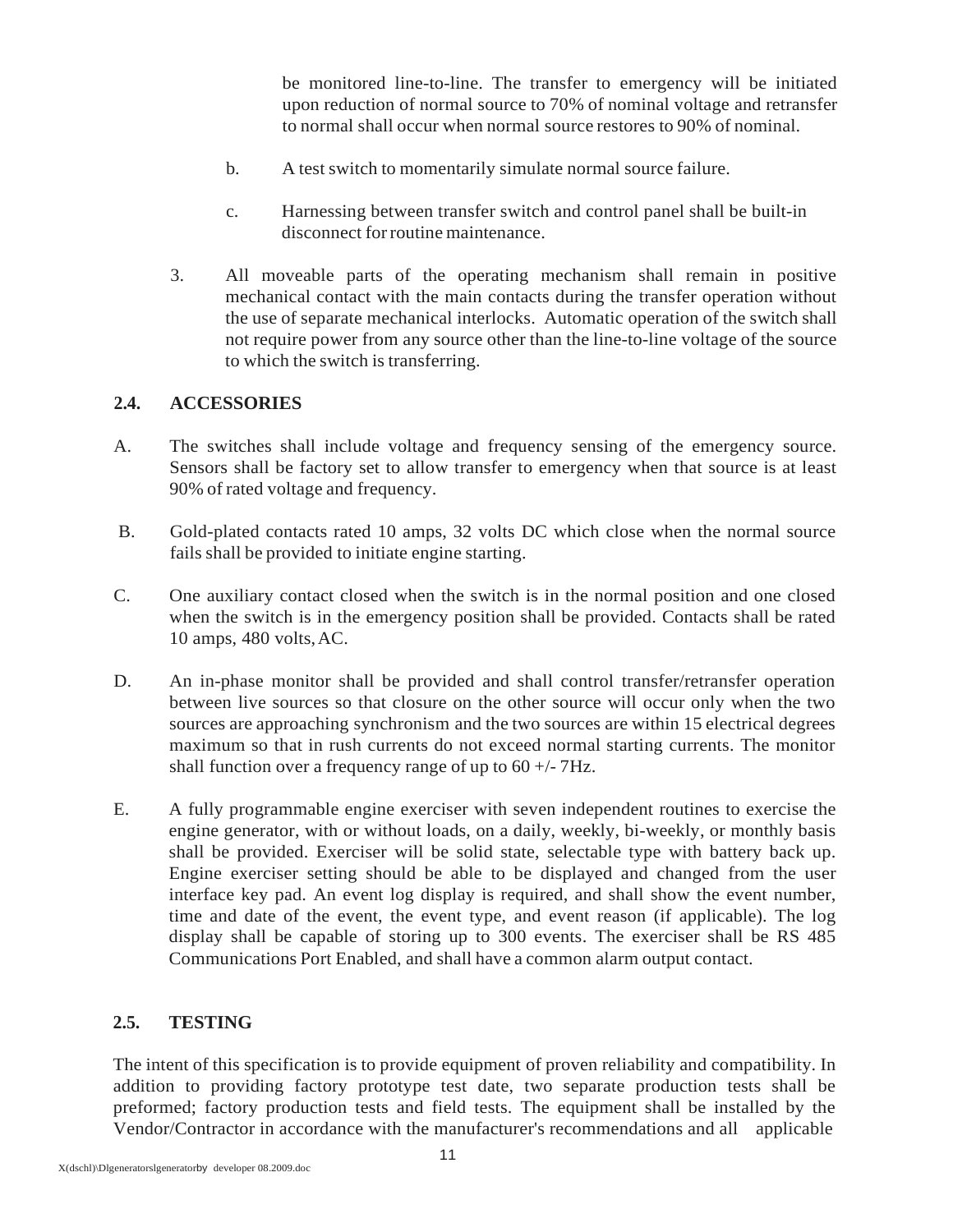codes.

2.5.1 Factory prototype tests.

To assure that the equipment has been designed and built to the highest reliability and quality standards, the manufacturer shall be responsible for design prototype tests as described herein: Components of the emergency system, such as the engine/generator set, transfer switch, and accessories shall not be subjected to prototype tests since the tests are potentially damaging. Rather, similar design prototypes which will not be sold, shall be used for these tests. Prototype test programs shall include the requirements of NFPA-110 and the following:

- A. Maximum power(kw).
- B. Maximum starting (kva) at 35% instantaneous voltage dip.
- C. Alternator temperature rise by embedded thermocouple and by resistance method per NEMA MG1-22.40 and16.40.
- D. Governor speed regulation under steady-state and transient conditions.
- E. Voltage regulation and generator transient response.
- F. Fuel consumption at 1/4, 1/2, 3/4, and full load.
- G. Harmonic analysis, voltage waveform deviation, and telephone influence factor.
- H. Three-phase line-to-line short circuit test.
- I. Cooling airflow.
- J. Torsional analysis testing to verify that the generator set is free of harmful torsional stresses.
- K. Endurance testing.
- L. The following test data shall be provided for the Automatic Transfer Switch:
	- a. Overload and endurance at rated voltage, per Tables 21.2 and 23.2 of UL-1008 when enclosed according to Paragraph5A(l-8).
	- b. Temperature rise tests after the overload and endurance tests to confirm the ability of the transfer switches to carry their rated current within the allowable temperature limits of the insulation in contact with currentcarrying parts.
	- c. Withstand current tests per Paragraph 25 of UL-1008 for rated amperes rms symmetrical at rated voltage and X/R ratio of 6.6.
	- d. No welding of contacts. Transfer switch must be operable by the normal means after contacts withstand current tests.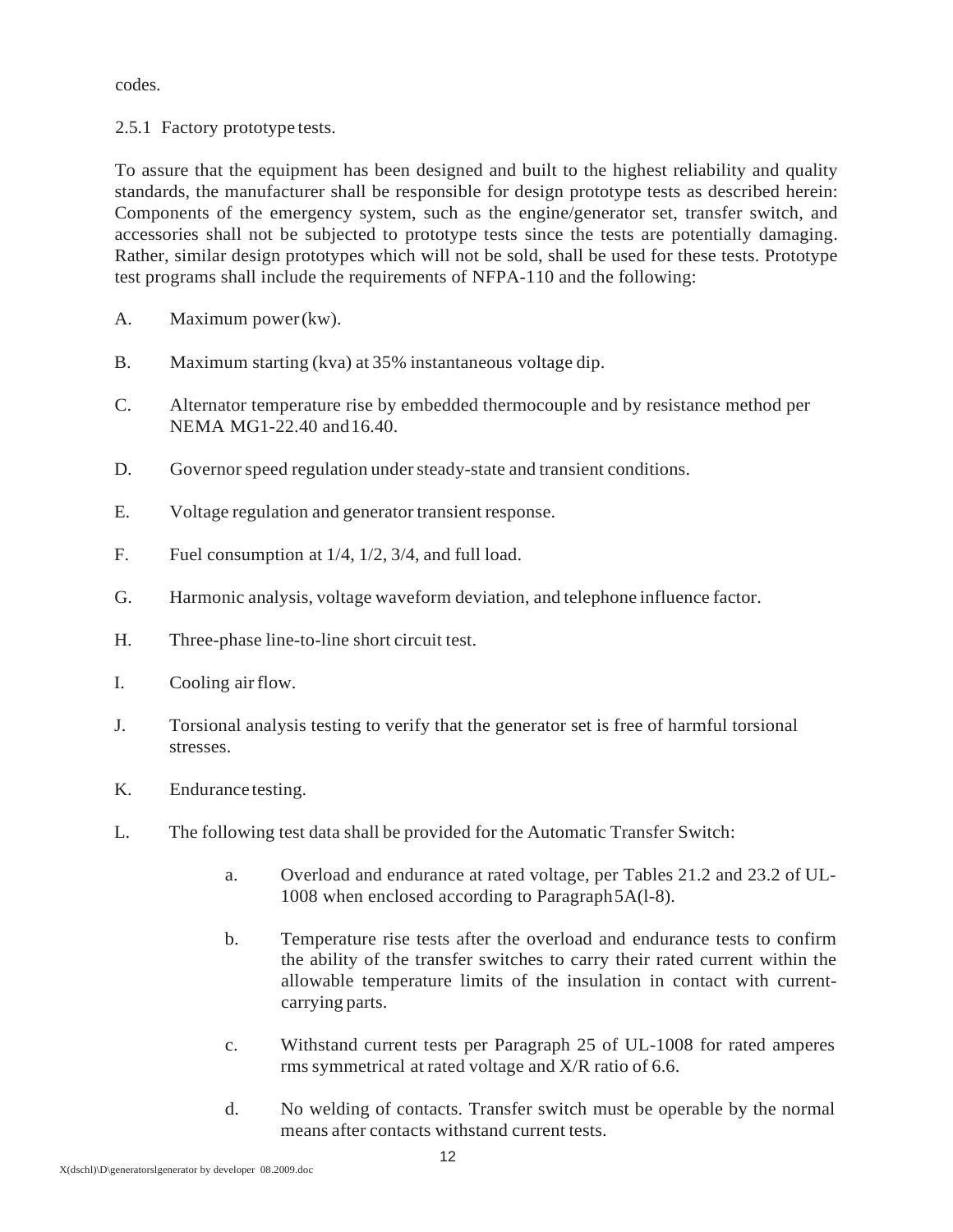2.5.2 Factory Production Tests.

Before shipment of the equipment, all components shall be tested under rated load and power factor for performance and proper functioning of control and interface. These tests shall be performed to the name plate power factor rating with a reactive load bank. Certified copies on the test results shall be supplied to the engineer for approval before final acceptance by theowner.

- 2.5.3 Field Test After Installation .
	- A. The complete installation shall be initially checked, started and tested for operational compliance by a factory representative. The time and date of the site tests shall be coordinated with the Owner.
	- B. Fuel, lubricating oil, and antifreeze shall be checked for conformity to the manufacturer's recommendations under the environmental conditions present and expected. Accessories that normally function while the set is standing by shall be checked prior to cranking the engine. This shall include: engine heaters, battery charger, generator strip heaters, remoteannunciator, etc.
	- C. Initial start-up testing shall include check for exhaust leaks, cooling air flow, movement during starting and stopping, vibration during running, normal and emergency line-to-line voltage and phase rotation while running a known test load. Upon completion of initial start-up and system check out, the supplier of the Emergency Generator set shall perform a field test to demonstrate load carrying capability, stability, voltage, and frequency. It shall be tested under varying loads with guards and exhaust system inplace.
	- D. The equipment shall be tested to show it is free of defects and will start automatically by means of simulated power outage. Prior to this test, all transfer switch timers shall be adjusted for proper systems coordination. It shall be subjected to testing by using portable load banks provided by generator set supplier. Engine temperature, oil pressure and battery charge level along with generator voltage, amperes, and frequency shall be monitored throughout the test. Load bank shall be capable of definite and precise incremental loading and shall not be dependent on generator control instrumentation to read amperage and voltage of each phase. Test instrumentation shall serve as a check of generator set meters. Salt water brine tanks are not acceptable. Under no circumstances shall job site load be utilized for this test. Load bank testing shall be done in the presence of the Owner's Representative after unit is permanently installed in accordance with the drawings and specifications. Testing shall be for a minimum of four hours under full load. Tests shallinclude:
		- 1) Single-step load pickup.
		- 2) Transient andsteady-state governing.
		- 3) Safety shutdown device testing
		- 4) Voltage regulation.
		- 5) Rated Power.
		- 6) Maximum Power.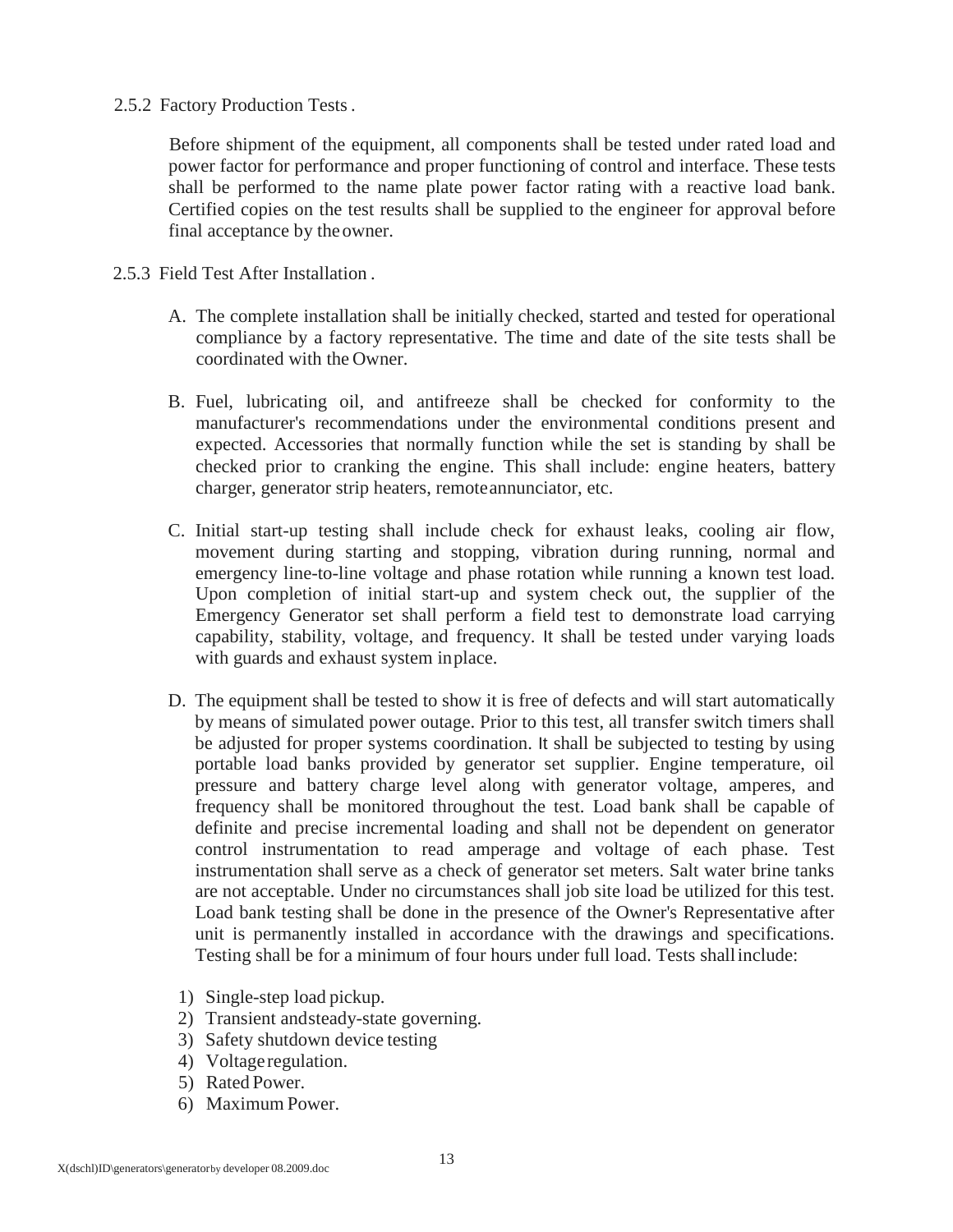E. Prior to acceptance, any defects which became evident during this test shall be corrected at no additional expense to the Owner.

# **2.6. SUBMITTAL, OPERATOR'S MANUAL, CERTIFICATION, AND WARRANTY**

- A. Submittal shall include specification sheets showing all standard and optional accessories to be supplied; foundation plan; schematic wiring diagrams; dimension drawings; and interconnection diagrams identifying by terminal number of each required interconnection between the generator set, the transfer switch, and the remote annunciator panel and the load. The complete installation manual shall be delivered with the submittal. Equipment shall not be released for manufacture until submittal materials are approved.
- B. Each standby electrical power system shall be provided with an operator's manual providing installation and operating instructions.

On request, the manufacturer shall provide a letter certifying compliance with all requirements of the transfer switch specification. The certification shall identify equipment by serial number.

C. The standby generator system and the automatic transfer switch shall be warranted by the generator set manufacturer for one year or 2,000 hours, whichever occurs first, from the date of the system start-up and acceptance.

## **2.7 CODESANDREGULATIONS**

- 2.7.1 All materials and equipment shall be in accordance with any and all applicable Federal, State, and Local codes, laws, and ordinances in effect at the jobsite. All of the above referenced codes, laws, and ordinances shall take precedence over these specifications in case of any conflict. All such conflicts shall be referred to the OWNER for adjudication.
- 2.7.2 The following industry, association, and government codes and standards shall be followed as applicable to the design, fabrication, assembly, installation, and testing of all materials and equipment furnished under this specification:

| <b>AISC</b> | American Institute of Steel Construction             |
|-------------|------------------------------------------------------|
| AISI        | American Iron and Steel Institute                    |
| ANSI        | <b>American National Standards Institute</b>         |
| ASME        | <b>American Society of Mechanical Engineers</b>      |
| ASTM        | American Society of Testing and Materials            |
| AWS         | <b>American Welding Society</b>                      |
| FM          | <b>Factory Mutual</b>                                |
| <b>IEEE</b> | Institute of Electrical and Electronics Engineers    |
| <b>NACE</b> | National Association of Corrosion Engineers          |
| <b>NEMA</b> | <b>National Electrical Manufacturers Association</b> |
| <b>OSHA</b> | Occupational Safety and Health Administration        |
| <b>SBCC</b> | Southern Building Code Congress                      |
| <b>SSPC</b> | <b>Structural Steel Painting Council</b>             |
|             |                                                      |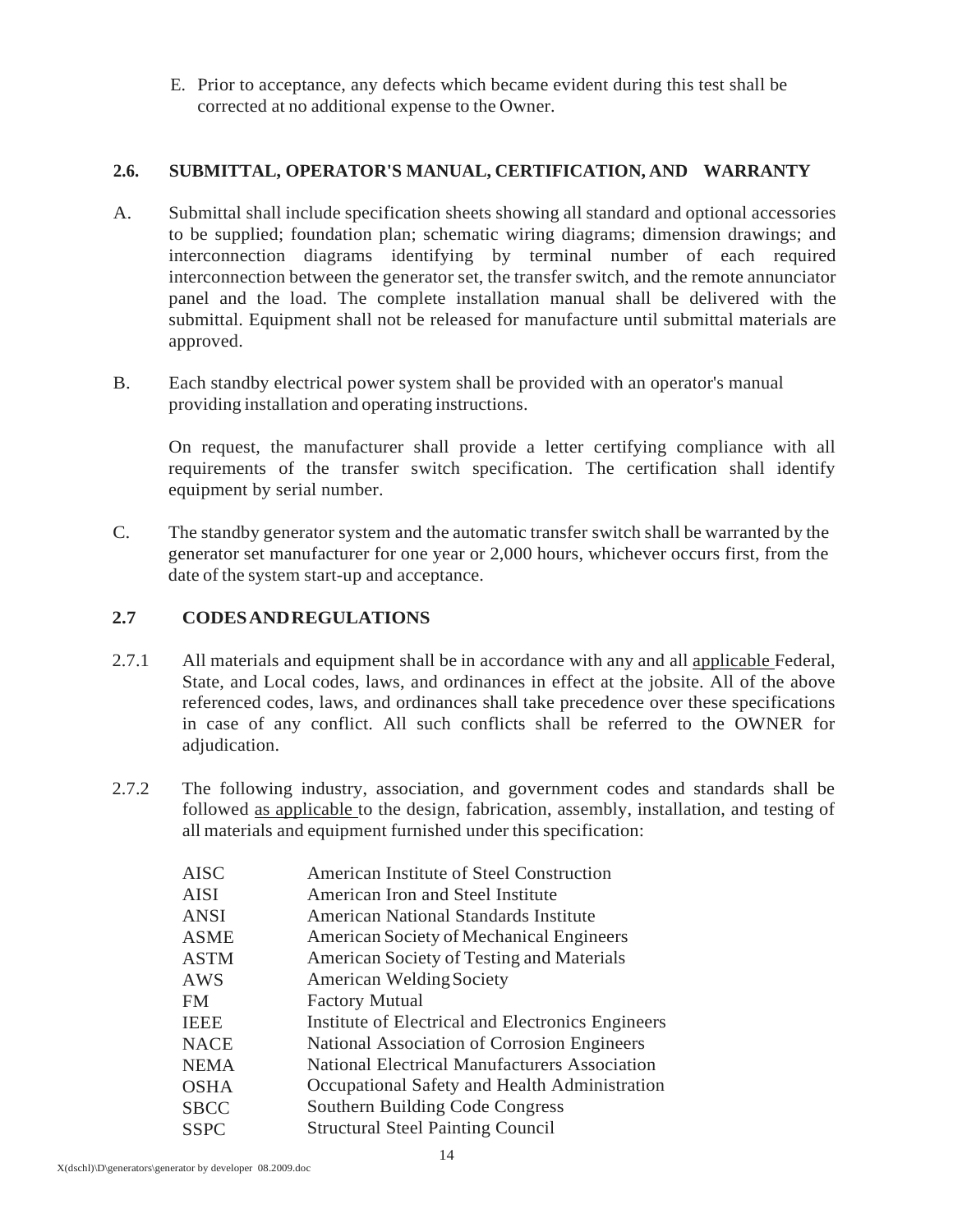# **UL Underwriters Laboratories**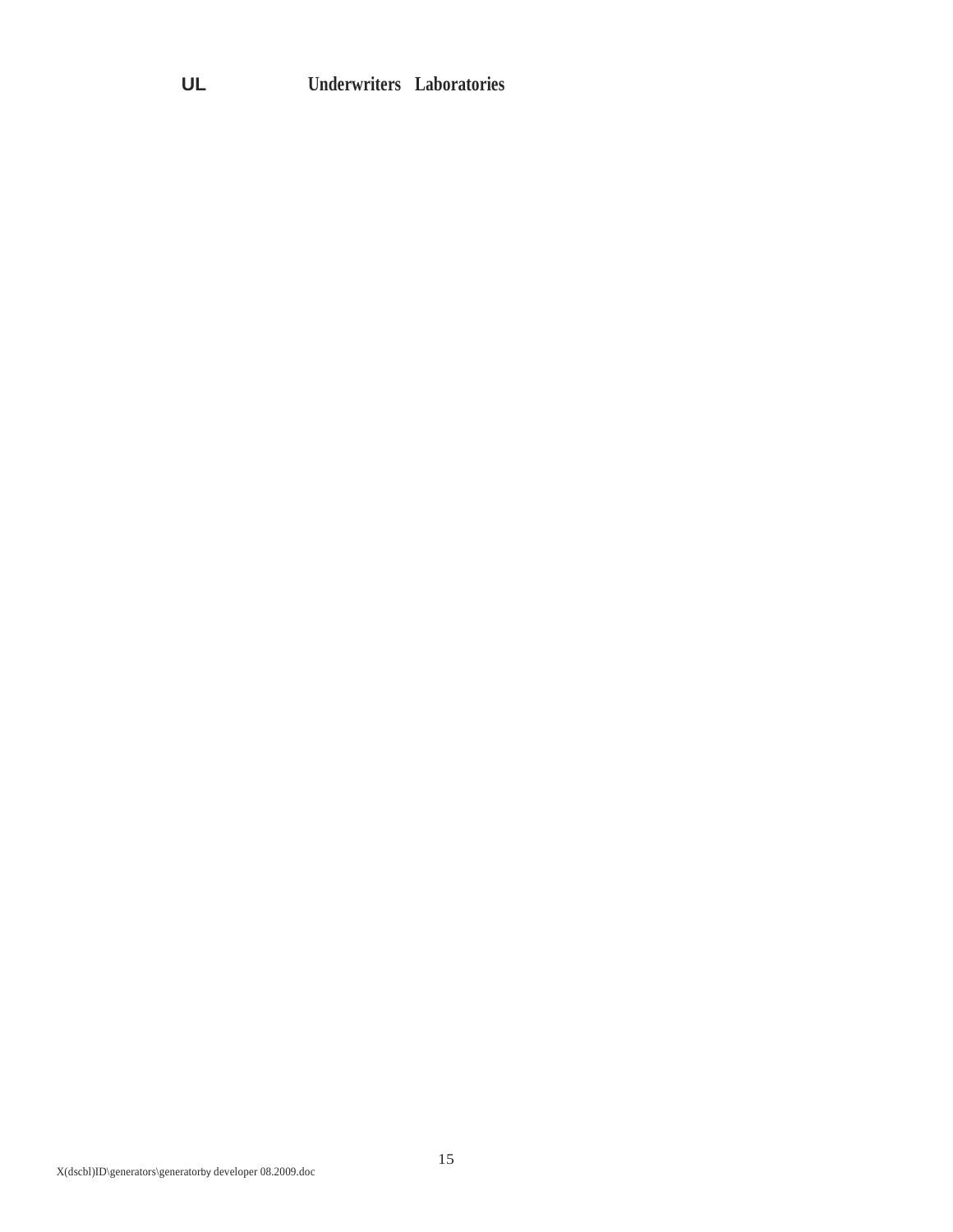# **SECTION 3.0 -DELIVERY & ACCEPTANCE OF EQUIPMENT**

## 3.1 ACCEPTANCE OFMATERIAL

- 3.1.1 The material will be accepted after all work included in the contract is completed to the satisfaction of the OWNER, after the material has been installed, connected, and placed in operation by the Vendor/Contractor, and when performance guarantees have been met.
- 3.1.2 The VENDOR shall schedule training to take place on installed and existing equipment.

## 3.2 IDENTIFICATION

3.2.1 Each complete field assembly shall be given an IDENTIFICATION number or letter, and each part of each field assembly which is not permanently connected in shop assembly shall be legibly marked. Shop assembly and subassemblies as used herein are defined as minor assembly or parts for ease of shipment. Descriptions and diagrams of all such markings shall be supplied. Each piece or subassembly separately packaged for shipment shall be labeled or tagged with the project name. Material shipped without a complete packing list shall be subject to rejection.

All material shall be furnished with a permanently attached stainless steel nameplate. If the equipment is to be insulated the nameplate shall be raised at least one inch above the surface. As a minimum, the following information is to be on the plate:

- a) Manufacturer's Name
- b) Model and Serial Number
- c) Size and/or Type
- d) Item Number
- e) Design Data
- f) Date ofManufacture
- 3.2.2 A shipping tag must be securely attached to each package shipped. This tag must be durable and must be plainly marked with the project name and equipment item number. Separate packages for a single item must be so marked as to identify the component(s) in each package.
- 3.3 SPARE PARTS. The VENDOR'S instruction manual shall include an itemized list of recommended spare parts that should be stocked by OWNER, after warranty expires, to assure proper and expedient maintenance. The VENDOR shall stock spare parts for the material or guarantee delivery of parts within 48 hours.
- 3.4 TRAINING. The VENDOR shall include sufficient training to assure proper operation and maintenance of the equipment, and to. MimllHiffi aeeeptal=>le shall l=>eeight $(8)$  ho: ars ea site certify the OWNER'S personnel in safely operating and maintaining the equipment.

### 3.5 DRAWINGS